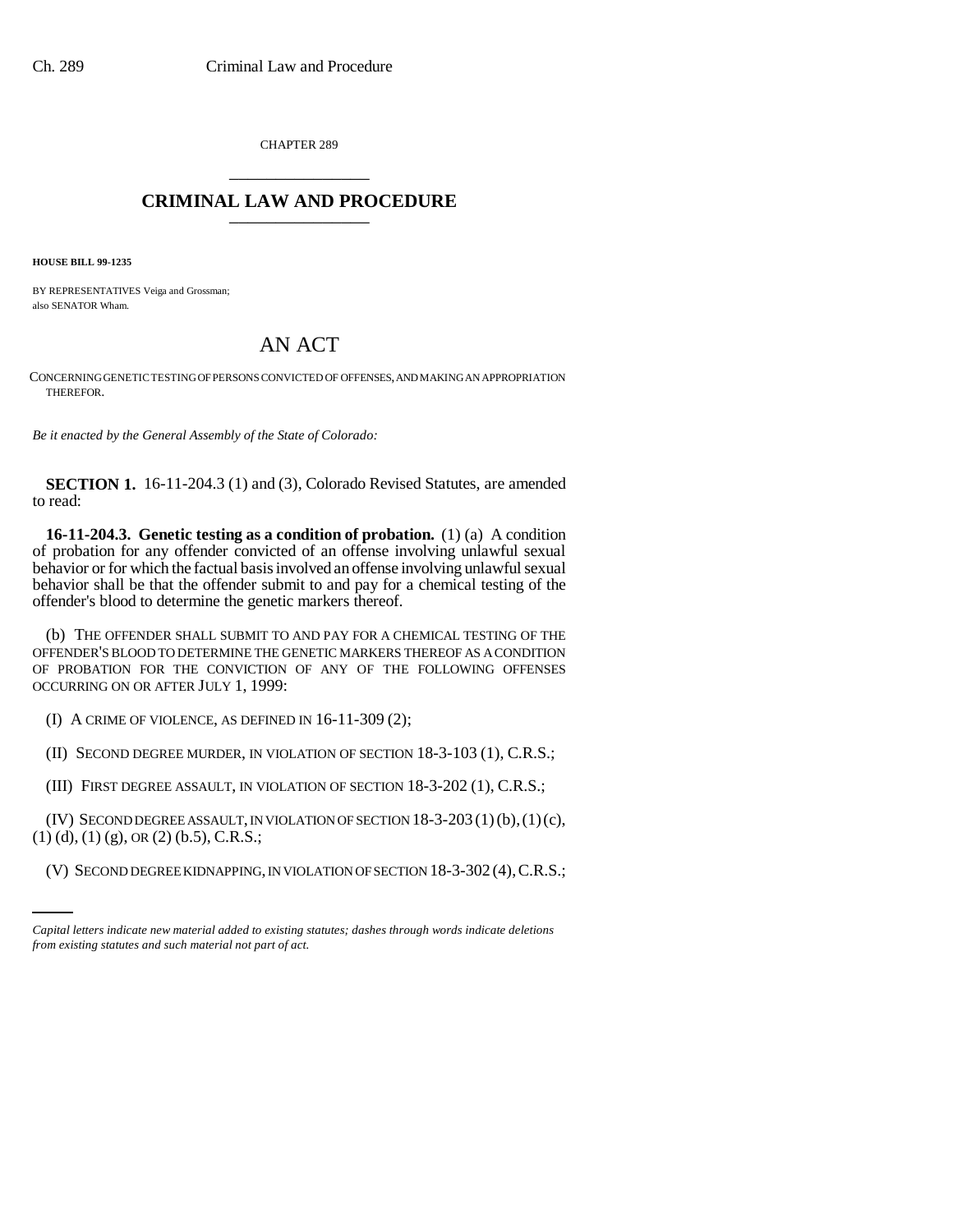(VI) FIRST DEGREE ARSON, IN VIOLATION OF SECTION 18-4-102 (3), C.R.S.;

(VII) BURGLARY IN THE FIRST DEGREE, IN VIOLATION OF SECTION 18-4-202, C.R.S.;

(VIII) AGGRAVATED ROBBERY, IN VIOLATION OF SECTION 18-4-302 (4), C.R.S.

(c) Collection of the blood sample shall occur within ninety days after being placed on probation, and the results thereof shall be filed and maintained by the Colorado bureau of investigation. The results of such tests shall be furnished to any law enforcement agency upon request.

(3) Any moneys received from offenders pursuant to PARAGRAPH (a) OF subsection (1) of this section shall be deposited in the sex offender identification fund created in section 24-33.5-415.5, C.R.S. ANY MONEYS RECEIVED FROM OFFENDERS PURSUANT TO PARAGRAPH (b) OF SUBSECTION (1) OF THIS SECTION SHALL BE DEPOSITED IN THE VIOLENT OFFENDER IDENTIFICATION FUND ESTABLISHED IN SECTION 24-33.5-415.6, C.R.S.

**SECTION 2.** 17-2-201 (5), Colorado Revised Statutes, is amended BY THE ADDITION OF THE FOLLOWING NEW PARAGRAPHS to read:

**17-2-201. State board of parole.** (5) (h) (I) AS A CONDITION OF PAROLE, THE BOARD MAY REQUIRE ANY PERSON FOUND GUILTY OF A SEXUAL OFFENSE UNDER THE DEPARTMENT'S CODE OF PENAL DISCIPLINE TO SUBMIT TO A TESTING OF THE PERSON'S BLOOD TO DETERMINE THE GENETIC MARKERS THEREOF AND TO CHEMICAL TESTING OF HIS OR HER SALIVA TO DETERMINE THE SECRETOR STATUS THEREOF.

(II) IF SUCH TESTING IS REQUIRED, IT SHALL OCCUR PRIOR TO THE OFFENDER'S RELEASE FROM INCARCERATION, AND THE RESULTS THEREOF SHALL BE FILED WITH AND MAINTAINED BY THE COLORADO BUREAU OF INVESTIGATION. THE RESULTS OF SUCH TEST SHALL BE FURNISHED TO ANY LAW ENFORCEMENT AGENCY UPON REQUEST.

(III) THE PROVISIONS OF THIS PARAGRAPH (h) SHALL APPLY TO ANY PERSON WHO IS SO ADJUDICATED FOR AN ACT COMMITTED ON OR AFTER JULY 1, 1999.

(I) (I) THE OFFENDER SHALL SUBMIT TO CHEMICAL TESTING OF HIS OR HER BLOOD TO DETERMINE THE GENETIC MARKERS THEREOF AND TO CHEMICAL TESTING OF HIS OR HER SALIVA TO DETERMINE THE SECRETOR STATUS THEREOF AS A CONDITION OF PAROLE FOR CONVICTION OF ANY OF THE FOLLOWING OFFENSES:

(A) A CRIME OF VIOLENCE, AS DEFINED IN 16-11-309 (2), C.R.S.;

(B) SECOND DEGREE MURDER, IN VIOLATION OF SECTION 18-3-103 (1), C.R.S.;

(C) FIRST DEGREE ASSAULT, IN VIOLATION OF SECTION 18-3-202 (1), C.R.S.;

(D) SECOND DEGREE ASSAULT, IN VIOLATION OF SECTION  $18-3-203(1)(b)$ ,  $(1)(c)$ ,  $(1)$  (d),  $(1)$  (g), OR  $(2)$  (b.5), C.R.S.;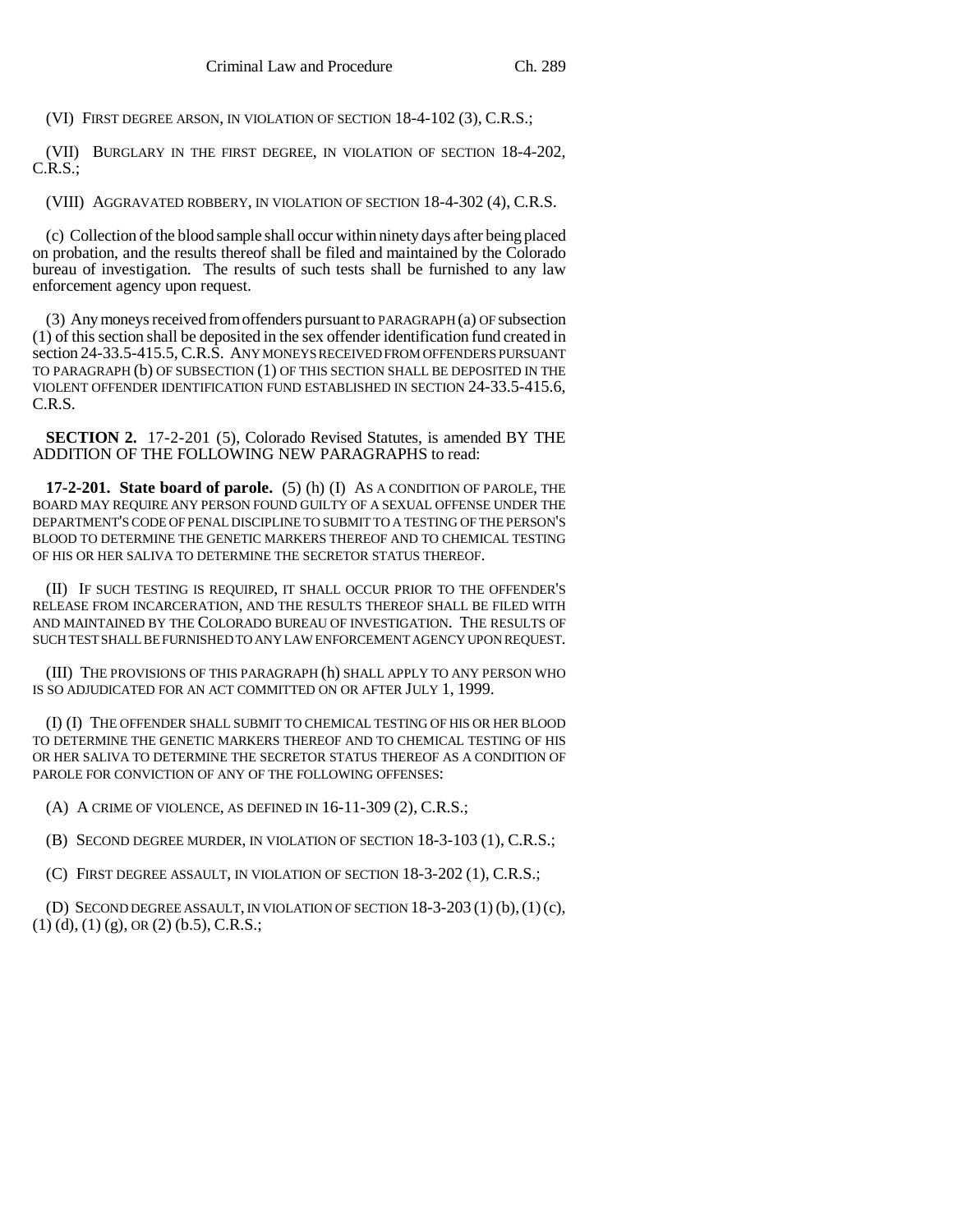Ch. 289 Criminal Law and Procedure

(E) SECOND DEGREE KIDNAPPING, IN VIOLATION OF SECTION 18-3-302 (4),C.R.S.;

(F) FIRST DEGREE ARSON, IN VIOLATION OF SECTION 18-4-102 (3), C.R.S.;

(G) BURGLARY IN THE FIRST DEGREE, IN VIOLATION OF SECTION 18-4-202,C.R.S.;

(H) AGGRAVATED ROBBERY, IN VIOLATION OF SECTION 18-4-302 (4), C.R.S.

(II) SUCH TESTING SHALL OCCUR PRIOR TO THE OFFENDER'S RELEASE FROM INCARCERATION, AND THE RESULTS THEREOF SHALL BE FILED WITH AND MAINTAINED BY THE COLORADO BUREAU OF INVESTIGATION. THE RESULTS OF SUCH TESTS SHALL BE FURNISHED TO ANY LAW ENFORCEMENT AGENCY UPON REQUEST.

(III) THE PROVISIONS OF THIS PARAGRAPH (i) SHALL APPLY TO ANY PERSON WHO IS CONVICTED OF AN OFFENSE COMMITTED ON OR AFTER JULY 1, 1999.

**SECTION 3.** Part 4 of article 33.5 of title 24, Colorado Revised Statutes, is amended BY THE ADDITION OF A NEW SECTION to read:

**24-33.5-415.6. Violent offender identification - fund.** THERE IS HEREBY CREATED IN THE STATE TREASURY THE VIOLENT OFFENDER IDENTIFICATION FUND, REFERRED TO IN THIS SECTION AS THE "FUND". MONEYS IN THE FUND SHALL CONSIST OF PAYMENTS FOR GENETIC TESTING RECEIVED FROM OFFENDERS PURSUANT TO SECTION 16-11-204.3 (1) (b), C.R.S. SUBJECT TO ANNUAL APPROPRIATIONS BY THE GENERAL ASSEMBLY, THE EXECUTIVE DIRECTOR AND THE STATE COURT ADMINISTRATOR ARE AUTHORIZED TO EXPEND MONEYS IN THE FUND TO PAY FOR GENETIC TESTING OF OFFENDERS PURSUANT TO SECTION 16-11-204.3 (1) (b), C.R.S. AT THE END OF ANY FISCAL YEAR, ALL UNEXPENDED AND UNENCUMBERED MONEYS IN THE FUND SHALL REMAIN THEREIN AND SHALL NOT BE CREDITED OR TRANSFERRED TO THE GENERAL FUND OR ANY OTHER FUND.

**SECTION 4.** 24-33.5-415.5, Colorado Revised Statutes, is amended to read:

**24-33.5-415.5. Sex offender identification - fund.** There is hereby created in the state treasury the sex offender identification fund, referred to in this section as the "fund". Moneys in the fund shall consist of payments for genetic testing received from offenders pursuant to section  $16-11-204.3$   $16-11-204.3$   $(1)(a)$ , C.R.S. The fund shall also include any additional moneys that may be appropriated thereto by the general assembly to fund the costs incurred in genetic testing of sex offenders. Subject to annual appropriations by the general assembly, the executive director and the state court administrator are authorized to expend moneys in the fund to pay for genetic testing of offenders pursuant to section  $16-11-204.3$  16-11-204.3 (1) (a), C.R.S. At the end of any fiscal year, all unexpended and unencumbered moneys in the fund shall remain therein and shall not be credited or transferred to the general fund or any other fund.

**SECTION 5.** 24-72-302 (4), Colorado Revised Statutes, is amended to read:

**24-72-302. Definitions.** As used in this part 3, unless the context otherwise requires: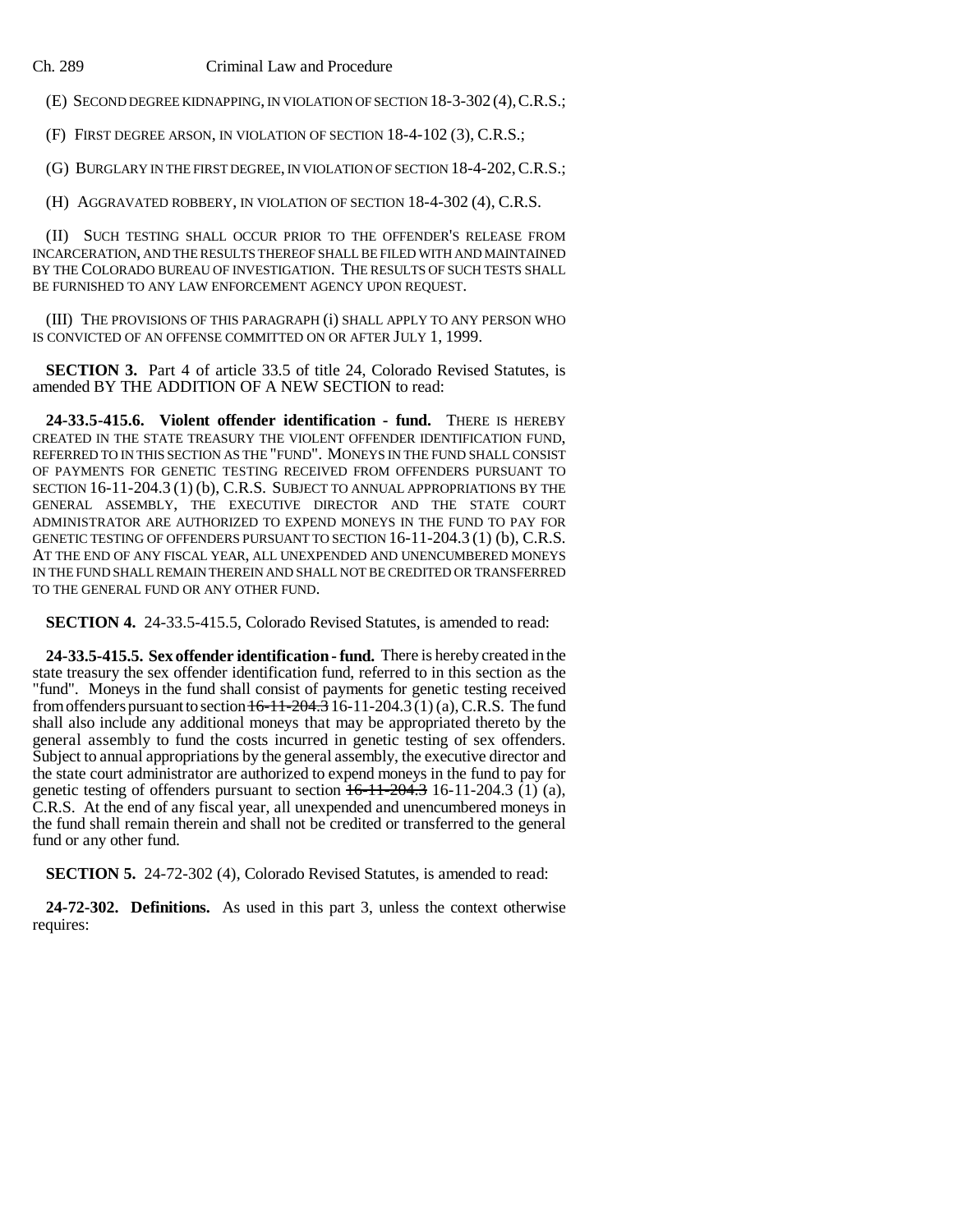Criminal Law and Procedure Ch. 289

(4) "Criminal justice records" means all books, papers, cards, photographs, tapes, recordings, or other documentary materials, regardless of form or characteristics, which are made, maintained, or kept by any criminal justice agency in the state for use in the exercise of functions required or authorized by law or administrative rule, INCLUDING BUT NOT LIMITED TO THE RESULTS OF CHEMICAL TESTING TO DETERMINE THE GENETIC MARKERS CONDUCTED PURSUANT TO SECTIONS 16-11-204.3 AND 17-2-201 (5) (h) AND (5) (i), C.R.S.

**SECTION 6.** 24-72-305, Colorado Revised Statutes, is amended BY THE ADDITION OF A NEW SUBSECTION to read:

**24-72-305. Allowance or denial of inspection - grounds - procedure - appeal.** (1.5) ON THE GROUND THAT DISCLOSURE WOULD BE CONTRARY TO THE PUBLIC INTEREST, THE CUSTODIAN OF CRIMINAL JUSTICE RECORDS SHALL DENY ACCESS TO THE RESULTS OF CHEMICAL TESTING TO DETERMINE THE GENETIC MARKERS CONDUCTED PURSUANT TO SECTIONS 16-11-204.3 AND 17-2-201 (5) (h) AND (5) (i), C.R.S.

**SECTION 7. Appropriation - adjustment in 1999 long bill.** (1) In addition to any other appropriation, there is hereby appropriated, out of any moneys in the general fund not otherwise appropriated, to the department of public safety for allocation to the Colorado bureau of investigation, for the fiscal year beginning July 1, 1999, the sum of three hundred thirty-five thousand nine hundred ten dollars (\$335,910) and 2.0 FTE, or so much thereof as may be necessary, for the implementation of this act.

(2) In addition to any other appropriation, there is hereby appropriated, out of any moneys in the general fund not otherwise appropriated, to the judicial department for allocation to probation and related services, for the fiscal year beginning July 1, 1999, the sum of two thousand nine hundred fifty dollars (\$2,950), or so much thereof as may be necessary, for the implementation of this act.

(3) For the implementation of this act, appropriations made in the annual general appropriations act for the fiscal year beginning July 1, 1999, shall be adjusted as follows:

(a) The general fund appropriation to the capital construction fund outlined in section 3 (1) (f) is reduced by three hundred thirty-eight thousand eight hundred sixty dollars (\$338,860).

(b) The capital construction fund exempt appropriation to the department of transportation, construction projects, is reduced by three hundred thirty-eight thousand eight hundred sixty dollars (\$338,860).

**SECTION 8. Effective date - applicability.** This act shall take effect July 1, 1999, and shall apply to offenses committed on or after said date.